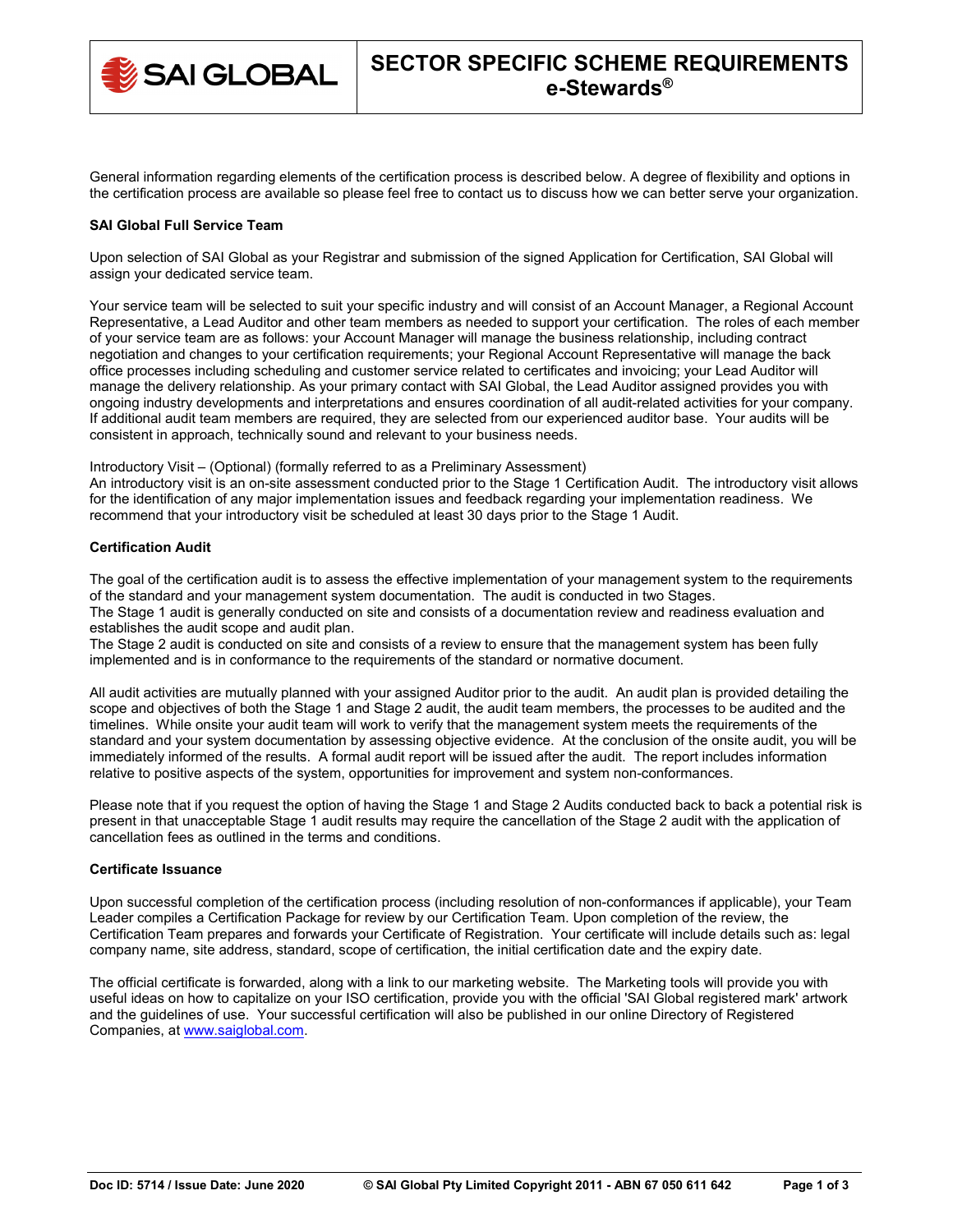

### **Surveillance Audits**

Surveillance audits are periodic audits of your management system. The purpose of surveillance audits is to ensure the management system is being maintained during the effective period of certification. To provide you with as much flexibility as possible, SAI Global offers two surveillance frequency options: Annual and Semi-annual.

- Semi-Annual audits are conducted every six months. This option offers more frequent interaction with your audit
- team, to ensure your management system is working efficiently and to facilitate the rate of continuous improvement.
- Annual audits are conducted every twelve months, as a minimum.

## **Re-certification audit**

Re-certification Audits are scheduled before 3-year mark, usually 3 months before the certificate expiry date. The purpose is to ensure:

- The effectiveness of the management system in its entirety in the light of internal and external changes and its continued relevance and applicability to the scope of the Certification
- Client demonstrated commitment to maintain the effectiveness and improvement of the management system in order to enhance overall performance.
- Whether the operation of the certified management system contributes to the achievement of the organization's policy and objectives

### **Supplemental Scheme Requirements – e-Stewards**

The organization shall comply with Appendix B of The e-Stewards Standard for Responsible Recycling and Reuse of Electronic Equipment (latest version), including

- 1. Organizations shall permit both **announced and unannounced audits**, including special surveillance audits, by the Certification Body (CB), and/or the program administrator as part of their oversight functions,
- 2. Organizations shall agree to and allow the CB to **share any audit or certification related information** with the e-Stewards program administrator upon request by program administrator during or after the contract period,
- 3. The e-Stewards program administrator is **permitted to join any audit** as observer (announced or unannounced),
- 4. Candidate and certified organizations shall execute an **annual Licensing Agreement** with the e-Stewards program administrator prior to receiving their certificate(s) from their CB,
- 5. All Processing facilities, consistent with requirements in the e-Stewards standard Appendix B, letter d), shall be **included in the contract** for certification, and are required to be certified within 18 months of certification of the initial facility,
- 6. All **Ancillary Sites** which are owned or Controlled by the Organization shall be included and managed appropriately in the scope of the management system. CBs do not have to conduct on-site audits of Ancillary Sites, but may choose to in order to increase confidence of conformity to applicable requirements.
- 7. **Country-wide certification of multi-sited companies**: The e-Stewards certification program requires a multi-sited organization to have all its electronics Processing facilities within one country e-Stewards certified when they are owned by the same individual (or spouse), corporate, organizational, or government entity (i.e. fully owned or owning a controlling interest). This includes all eligible Processing facilities held by the entity(s), as well as all its electronics Processing subsidiaries and separate electronics Processing businesses within one country, regardless of brand (see below). All of these facilities must be e-Stewards certified within 18 months of initial facility certification in order for the organization to be considered a licensed and valid certified e-Stewards entity. (During the 18-month period, the e-Stewards website will reflect individual facilities that have completed certification and list others held by the entity as 'inprocess'.)
- 8. An organization that **fails to certify** all of its required facilities within 18 months shall have its certifications suspended or withdrawn.
- 9. If an eligible **new facility** is opened or acquired after initial facility certifications, that new facility must be certified within 18 months of its opening or acquisition.
- 10. If a certified e-Stewards entity owns another **subsidiary** that Processes or Controls Electronic Equipment, all subsidiary facilities within the same country must also become e-Stewards certified concurrent with or subsequent to the e-Stewards parent company's certification, and within 18 months of the initial facility certification, irrespective of brand names used by entities.
- 11. If the owner(s) of an e-Stewards entity **also owns** or owns a controlling interest in a separate electronics Processing entity, all of these Processing facilities are also required to become e-Stewards certified, regardless of brand names used by the entities.
- 12. While it is permissible that a certified e-Stewards recycler is **co-located** with other entities, the e-Stewards recycler shall be responsible for controlling their operations and all EE in conformity with the Standard, including downstream accountability and impacts of their operations upon co-located entities' areas. Additionally, a co-located e-Stewards organization shall ensure that their own workers, visitors, and customers on-site are protected against health and safety hazards caused by co-located entities.